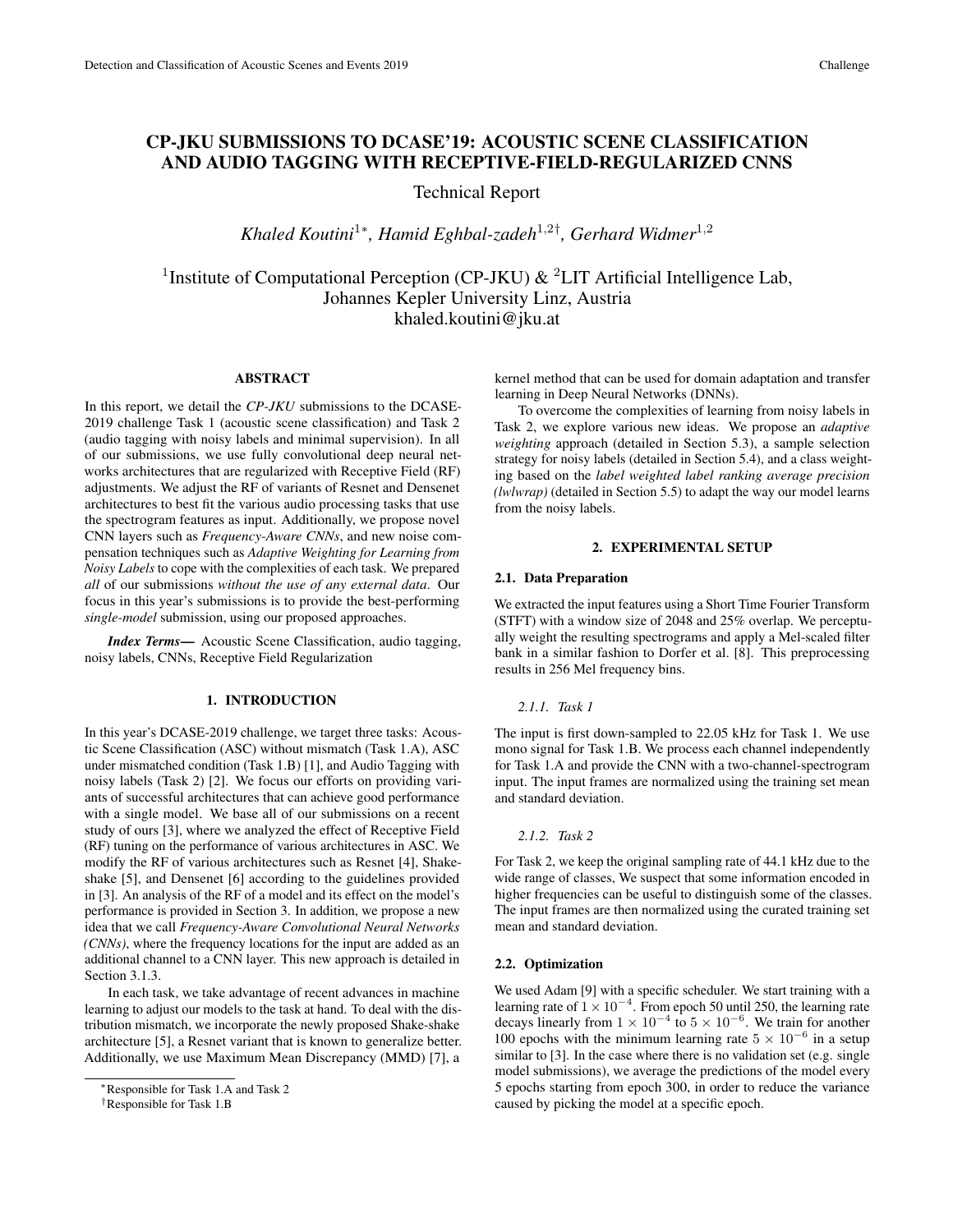#### 2.3. Data Augmentation

We use *mix-up* [10] since it was shown to have a great impact on the performance and the generalization of the models.

### 2.4. Model Averaging

Stochastic Weight Averaging: Stochastic Weight Averaging (SWA) [11] had led to a better performance on the validation set in our experiments on Task 2. We keep an SWA copy of the model parameters while training. This SWA average is updated with new parameters every 3 epochs.

Snapshot Averaging: A snapshot of the model during training is saved every 5 epochs, within the last 100 epochs. The predictions of all these models are then averaged for the final prediction. The snapshot averaging is computationally more efficient than training separate models, and easier than stochastic weight averaging approaches such as [11] for creating ensemble models, as no re-computation of the layer statistics (such as batch-norm) is required.

CV Averaging: A model is trained on different CV folds, and the predictions of models from different folds are averaged. This approach provides more robustness, as different models have seen different training data points, hence found slightly different minima. This approach is simple yet effective, and was used successfully in our previous submissions [12, 8, 13].

# 3. ARCHITECTURES

We adapted ResNet and DenseNet variants following the guidelines of our previous work [3]. Using the provided development set for Task 1.A, we performed a grid search on the RF of the ResNet architecture. We concluded that the optimal RF for the Task 1.A dataset is around  $90 \times 90$  pixels of our extracted spectrograms (Section 2.1). Figure 1 shows the validation loss of the provided development set, for ResNet with different RFs using the mono input. The steps taken to produce this search will be published at https://github.com/kkoutini/cpjku\_dcase19.



Figure 1: Validation Loss of the provided development split of Task 1 a dataset, for ResNet with different receptive fields over a mono input.

In Task 1.B, we used network architectures with the same receptive field as in Task 1.A, motivated by the similarity and overlap

between the two datasets, as they are both about modeling the acoustic scenes. For Task 2, we searched for the optimal RF using a 4 fold Cross-Validation (CV) of the curated data only. We found that the optimal receptive field for the dataset is around  $100 \times 100$  pixels over the extracted spectrograms.

### 3.1. ResNet

ResNet [4] and its variants (such as preact-ResNet [14]) achieve state-of-the-art results in image recognition. As we showed in our recent study [3], such architectures can be adapted to audio tasks using RF regularization. We first adapt the RF of the ResNet as explained above. The resulting network architectures are detailed in Table 1. Both RN1 and RN2 have the same RF. Note that we used RN1 in Task 1.B since it has fewer layers which allows for a larger batch size as explained in Section 4.2.

We used different variants of ResNet, with the following modifications.

#### *3.1.1. Shake-Shake Regularization*

The Shake-Shake architecture [5] is a variant of ResNet that is proposed for improved stability and robustness. Each residual block has 3 branches, which are summed with random coefficients (in both the forward and backward pass) [5].

#### *3.1.2. Pre-act ResNet*

Pre-act ResNet is a ResNet variant where residual branches are summed up before applying the non-linearity [14].

### *3.1.3. Frequency-aware CNNs*

Since we are using fully convolutional networks, learned filters are agnostic to the frequency information of the feature maps. In other words, the spectrograms and feature maps can be rolled over both the time and frequency dimension with a minor impact on the network predictions. We propose a novel convolutional layer, namely the *Frequency-aware Convolution*, to make filters more specialized in certain frequencies by concatenating a new channel containing the frequency information<sup>1</sup> of each spatial pixel to each feature map. The CNN models that incorporate our frequency-aware layer will be called the *Frequency-Aware Convolutional Neural Networks (FACNNs)* in our report. We denote the value of the pixel with spatial index  $(f, t)$  in the new channel as  $V(f, t)$ ; it is calculated as follows:

$$
V(f,t) = f/F
$$
 (1)

where  $F$  is the size of the frequency dimension of the feature map,  $f$ is the pixel index in the frequency dimension, and  $t$  is the pixel index in the time dimension. This new channel gives the convolutional filters a frequency context.

## 3.2. DenseNet

We adapted DenseNet [6] to DN1, in a similar fashion to our study in [3]. The resulting network has a maximum receptive field of around  $90 \times 90$  pixels.

<sup>&</sup>lt;sup>1</sup>In this report, we used a number between 0 and 1, where 0 represents the lowest frequency, and 1 represents the highest frequency in the spectrogram. But this range can be adapted according to the value range of the input.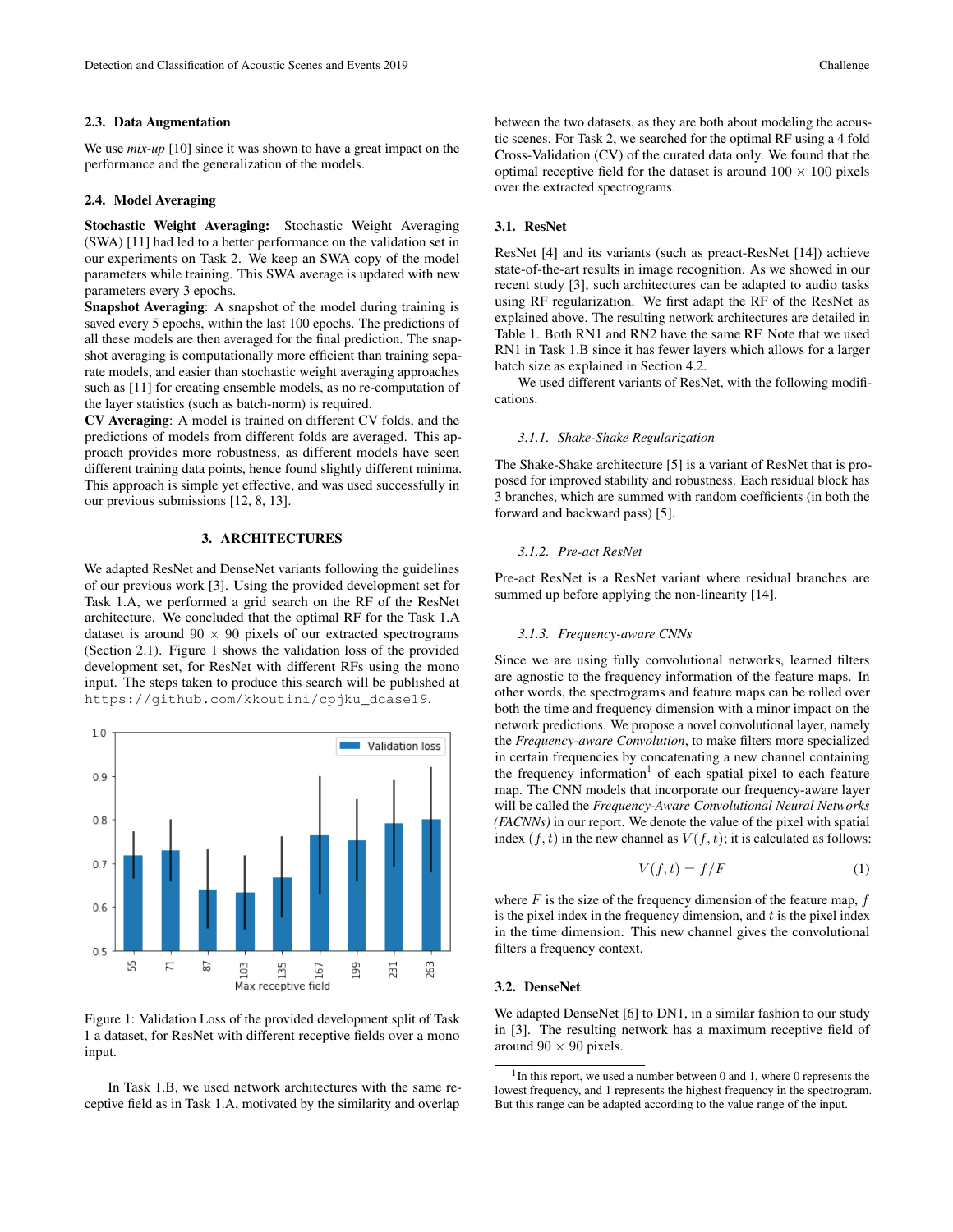Table 1: Modified ResNet architectures

| <b>RB</b> Number | <b>RB</b> Config                |                                 |  |
|------------------|---------------------------------|---------------------------------|--|
|                  | RN1                             | RN2                             |  |
|                  | Input $5 \times 5$ stride=2     |                                 |  |
| 1                | $3 \times 3$ , $1 \times 1$ , P | $3 \times 3$ , $1 \times 1$ , P |  |
| 2                | $3 \times 3$ , $3 \times 3$ , P | $3 \times 3$ , $3 \times 3$ , P |  |
| 3                | $3 \times 3$ , $3 \times 3$ ,   | $3 \times 3$ , $3 \times 3$     |  |
| 4                |                                 | $3 \times 3$ , $1 \times 1$ , P |  |
| 5                | $3 \times 3$ , $1 \times 1$ , P | $1 \times 1, 1 \times 1$        |  |
| 6                |                                 | $1 \times 1, 1 \times 1$        |  |
| 7                |                                 | $1 \times 1, 1 \times 1$        |  |
| 8                |                                 | $1 \times 1, 1 \times 1$        |  |
| 9                | $1 \times 1, 1 \times 1$        | $1 \times 1, 1 \times 1$        |  |
| 10               |                                 | $1 \times 1, 1 \times 1$        |  |
| 11               |                                 | $1 \times 1, 1 \times 1$        |  |
| 12               |                                 | $1 \times 1, 1 \times 1$        |  |

RB: Residual Block, P:  $2 \times 2$  max pooling after the block. RB number 1-4 have 128 channels.

RB number 5-8 have 256 channels.

RB number 9-12 have 512 channels.

# 4. ACOUSTIC SCENE CLASSIFICATION (TASK 1)

# 4.1. ASC without mismatch (Task 1.A)

Single model submission: Our first submission consists of the predictions of a single model trained on the whole development set with no validation set. We average the prediction of the model every 5 epochs, after epoch 300. The results on the Kaggle leader boards are provided in Table 2.

Average over 4-fold cross-validation submission: We randomly split the development set into 4 folds regardless of the city or the scene id. We then train 4 models on these splits and submitted the average of the predictions of these models.

Average different variants submissions: We trained different variants of DenseNet and ResNet (as explained in Section 3) and averaged different combinations of these models for our submissions 3 and 4 (16 models and 7 models respectively).

#### 4.2. ASC with mismatched recording devices (Task 1.B)

Task 1.B is to classify audio snippets into acoustic scene classes, where the model has to deal with the nuisance of a recording device mismatch between the training and the testing data. A small set of parallel recordings are provided in the training to be used as adaptation data, however, the majority of the training data is from a single device which is not targeted in the challenge test set. Hence, a model has to learn device-invariant representations such that the model can generalize on the new samples from various devices.

As studied in [15], CNNs have shown to suffer from significant performance degradation when dealing with mismatched distributions at inference time. To tackle this issue, in our submission to Task 2.B we integrate a *Two-Sample Test (TST)* <sup>2</sup> based on kernel Maximum Mean Discrepancy (MMD) [7] to encourage our model to learn

device-invariant embeddings, such that the embedding distribution of various devices are indistinguishable from each other.

One advantage of TST frameworks compared to pair-wise matching techniques is that, as these methods are trying to match the distributions, they do not require paired recordings. This provides more freedom in terms of mini-batch selection and data augmentation, as the model only needs two sets of (even unpaired) samples from two devices.

Another family of models capable of dealing with unpaired distribution matching are adversarial frameworks such as Generative Adversarial Networks (GANs) [16]. One advantage of the TST frameworks over the adversarial ones is that TST frameworks do not require a parametric discriminator. Training a discriminator increases the complexity of the model, and introduces new problems to the training such as instability and mode collapse, which require additional efforts to solve [17].

#### *4.2.1. The Proposed Domain Adaptation Objective*

We begin with the definition of our MMD measure between two sets of samples from two different distributions. Let  $k$  be the Gaussian RBF kernel. Then we use an estimation of  $MMD(P, Q)$ between two distributions  $P$  and  $Q$ , given a set of  $m$  samples  $X = \{X_1, \ldots, X_m\} \stackrel{iid}{\sim} P$  and a set of m samples  $Y =$  ${Y_1, \ldots, Y_m\} \stackrel{iid}{\sim} Q,^3$  defined as:

MMD(X, Y) := 
$$
\frac{1}{m^2} \sum_{i \neq i'} k(X_i, X_{i'}) + \frac{1}{m^2} \sum_{j \neq j'} k(Y_j, Y_{j'}) - \frac{2}{m^2} \sum_{i \neq j} k(X_i, Y_j)
$$
 (2)

As explained in [7],  $MMD_k(P,Q) = 0$  if and only if  $P = Q$ .

We now define  $\mathcal{F}_l(x)$  as the activations of a hidden layer l, in a feed-forward neural network  $F$ , given an input spectrogram  $x$ . Given the definitions above, our domain adaptation loss to learn device-invariant representations in layer  $l$  is as follows:

$$
\mathcal{L}_{\text{MMD}} = \text{MMD}(\mathcal{F}_l(x_i^d)_{i=1}^m, \mathcal{F}_l(x_j^{d'})_{j=1}^m)
$$
(3)

where  $x_i^d$  and  $x_j^{d'}$  are two spectrograms of audio snippets from devices d and d', respectively. Please note that  $x_i^d$  and  $x_j^{d'}$  are not required to be parallel recordings of the same scene, hence are sampled randomly in every minibatch.

For classification, we use Categorical Cross Entropy (CCE) loss, which is combined with our domain adaptation loss as follows:

$$
\mathcal{L}_{\text{HYB}} = \mathcal{L}_{\text{MMD}} + \mathcal{L}_{\text{CCE}} \tag{4}
$$

where  $\mathcal{L}_{HYB}$  is our hybrid loss, and  $\mathcal{L}_{CCE}$  is the categorical cross entropy loss used for classification.

# *4.2.2. Training setup*

Our training consists of two steps: 1) the classification step, and 2) the hybrid step. In the classification step, we train our model for a full epoch with the CCE loss, using a randomly selected mini-batch of size 10 from the full training set. Each mini-batch is augmented with *mix-up* [10]. In the hybrid step, our model is trained using the

 $2$ Comparing samples from two probability distributions, by proposing statistical tests of the null hypothesis that these distributions are equal against the alternative hypothesis that these distributions are different [7].

<sup>&</sup>lt;sup>3</sup>We assume the number of samples from the two distributions are equal.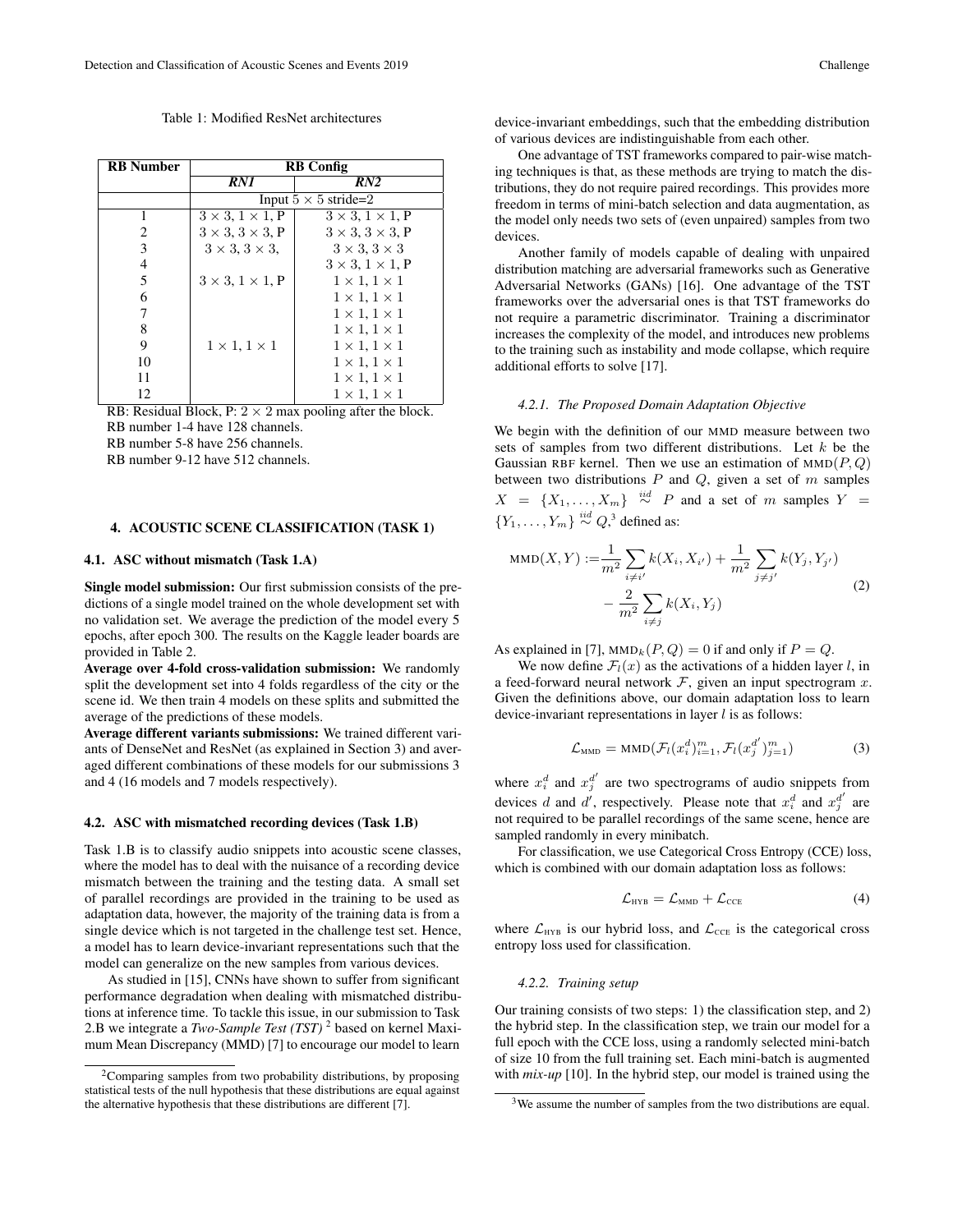hybrid loss, on a randomly-selected set of parallel samples<sup>4</sup>. First, two devices are randomly chosen out of the 3 available devices, then a number of 10 samples from each selected device is randomly selected to create a 20-samples mini-batch. This mini-batch is further augmented via *mix-up*. Our model is trained iteratively using the classification and the hybrid steps.

Architectures: We use two receptive-field-regularized CNN architectures from [3], namely Resnet and Shake-Shake [5]. We use RN1 (Section 3.1) with Shake-Shake and our proposed Frequency-Aware CNN layers. The exact architecture of our ResNet is provided in Table 1, but with half the number of channels. We use a 4-fold Cross-Validation (CV), and use the average prediction of the resulting 4 models in our final prediction. Additionally, we use snap-shot averaging as explained above.

### *4.2.3. Results*

In the following, we detail our 4 submissions to the DCASE'19 Task 1.B. The results on the Kaggle leader-boards are provided in Table 2. 1) Shake-Shake/ResNet with Snapshot averaging: In this submission, we use our ResNet and Shake-Shake model. From each architecture, 4 models are trained using our 4 folds CV. The predictions from models of all the 4 folds are averaged for each test file. Additionally, we use the average prediction of 20 snapshots from each model as explained above for our final prediction.

2) Shake-Shake/ResNet: Similar to our first submission, this submission uses an average prediction of our ResNet and Shake-Shake architectures. Instead of snap-shot averaging, only the best model from each fold was used in the final prediction averaging.

3) Shake-Shake with Snapshot averaging: This submission is similar to our first submission, but only Shake-Shake model is used. 4) Shake-Shake: In this submission, a similar approach to our second submission is used, but only using our Shake-Shake model.

# 5. AUDIO TAGGING WITH NOISY LABELS AND MINIMAL SUPERVISION (TASK 2)

# 5.1. Baseline

We trained a DenseNet DN1 (Section 3.2) and different variants of RN1 (Section 3.1) on the curated data. The best performing ResNet-based model on our cross-validation was models with both Shake-Shake and the Frequency-Aware CNNs.

### 5.2. Low Learning-rate Noisy Training

To integrate the noisy data, we trained our models on the noisy labels but with a small learning rate that is 0.2 of the learning rate used for training on the curated data.

# 5.3. Adaptive-Weighting of Noisy Samples

We calculate the *inner product* of the noisy ground truth vector with the vector of the predicted probabilities from the noisy samples. We then average the resulting scalar while training each sample. The resulting average is then used to weight the loss of each noisy sample, when seen by the network in the future epochs. This will weight down the noisy samples, based on the ground truth and network predictions disagreement.

|                            | SID | Kag. Pub | Kag. Prv. |
|----------------------------|-----|----------|-----------|
| Task 1.A                   |     |          |           |
| Single Res Snp             | 1   | 82.83    | 81.33     |
| CV Res Snp                 | 2   | 83.50    | 83.00     |
| <b>CV Res-FACNN Snp</b>    |     | 80.66    | 83.66     |
| Preact\Res-FACNN Snp       | 3   | 80.50    | 82.50     |
| Preact\Res-FACNN\Dense Snp | 4   | 82.00    | 82.83     |
| Task 1.B                   |     |          |           |
| CV Res\Shake-FACNN Snp     | 1   | 75.00    | 77.50     |
| CV Res\Shake-FACNN         | 2.  | 74.33    | 76.83     |
| CV Shake-FACNN Snp         | 3   | 75.66    | 75.16     |
| <b>CV Shake-FACNN</b>      | 4   | 74.33    | 75.83     |
| CV Shake-FACNN (no DA)     |     | 73.66    | 73.00     |
| Task 2                     |     |          |           |
| Average 1                  | 1   | .728     |           |
| Average 2                  | 2   | .725     |           |
| <b>CV Shake-FACNN</b>      |     | .715     |           |

Table 2: The accuracy of different methods on various test sets. Snp: Snapshot averaging, Shake: Shake-Shake ResNet, Res: ResNet. DA: Domain Adaptation. The details of the submissions are explained in their respective sections with their corresponding Submission Ids (SID).

#### 5.4. Noisy Samples Selection

At a later stage, we average the weights of the noisy samples (as explained in the previous section) that resulted from different runs. We use a threshold to select only samples with higher weights, to be used for training new models.

### 5.5. Inverse-Lwlwrap Class Weighting

We noticed that some classes are harder to learn, or have lower Lwlwrap scores. To tackle this issue, we use the inverse of the lwlwrap of a class, to weight the class's vector term in the crossentropy loss function.

#### 5.6. Submissions

We use the average of different combinations of the models trained with the aforementioned setups for our final submissions. The results on the Kaggle leader-board are provided in Table 2.

# 6. CONCLUSION

In this technical report, we detailed our approaches to tackle Task 1 (A and B) and Task 2 of the DCASE-2019 challenge. We showed that our RF regularized CNNs can achieved high ranks on the Kaggle public leaderboards in various tasks. We introduced several novel techniques such as FACNNs and Adaptive-weighting, and demonstrated their effectiveness on various DCASE-2019 datasets. This suggests that these architectures can be an effective tool that offer good generalization properties for various audio processing tasks .

### 7. ACKNOWLEDGMENT

This work has been supported by the COMET-K2 Center of the Linz Center of Mechatronics (LCM) funded by the Austrian federal government and the federal state of Upper Austria.

<sup>4</sup>Samples from the training set that have recordings in all A, B and C devices.